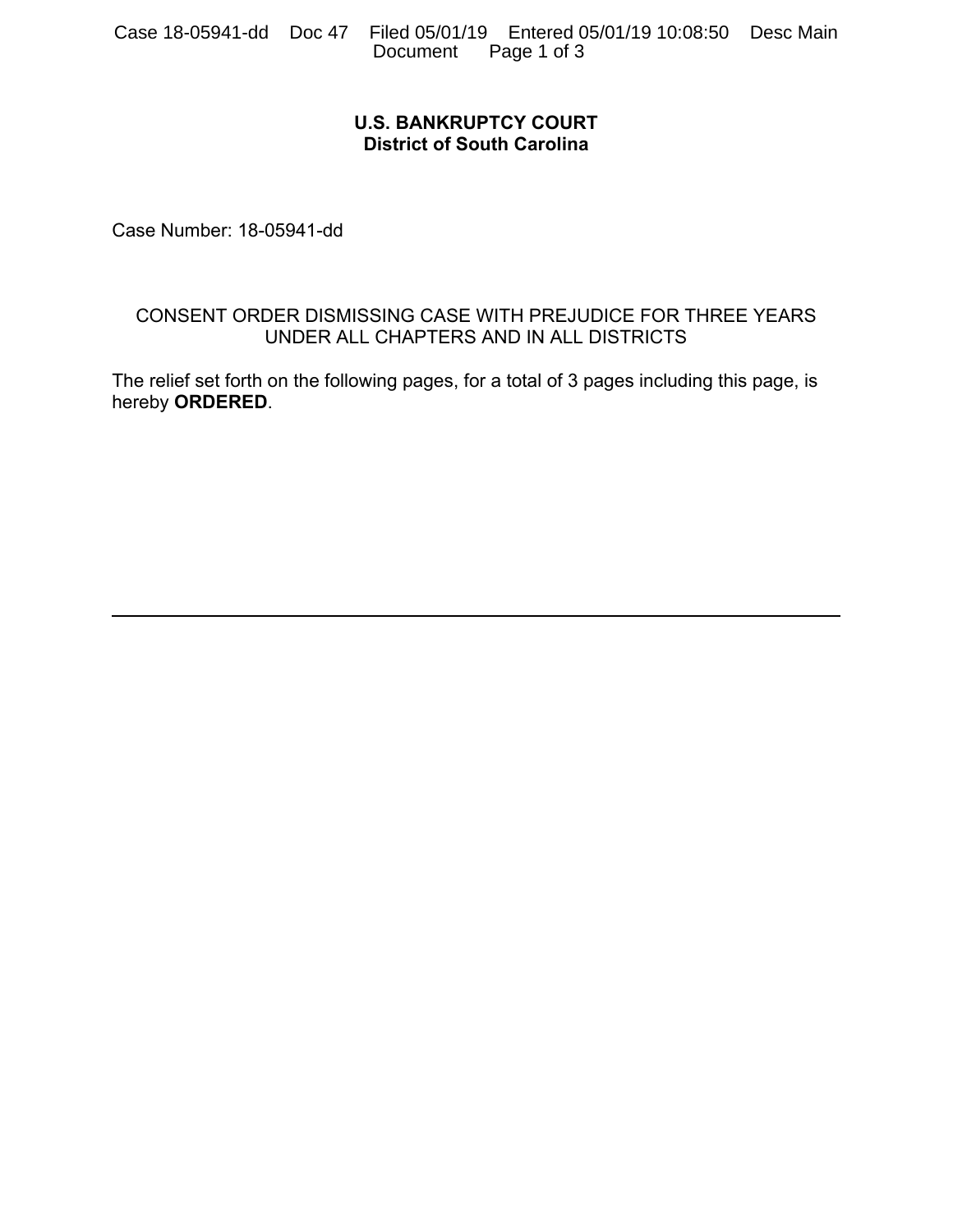Case 18-05941-dd Doc 47 Filed 05/01/19 Entered 05/01/19 10:08:50 Desc Main Page 2 of 3

## **UNITED STATES BANKRUPTCY COURT DISTRICT OF SOUTH CAROLINA**

In re:

John Yancey McGill, Jr., Debtor.  Case No. 18-05941-dd Chapter 7

## **CONSENT ORDER DISMISSING CASE WITH PREJUDICE FOR THREE YEARS UNDER ALL CHAPTERS AND IN ALL DISTRICTS**

 This proceeding comes before the Court on the motion of the United States Trustee ("UST") for dismissal of this case with prejudice for three years pursuant to 11 U.S.C. § 707(b). The debtor consents to the dismissal with prejudice.

The Court has jurisdiction of this case and proceeding pursuant to 28 U.S.C. §§ 1334(a, b), and

157(a). This matter is a core proceeding under 28 U.S.C. § 157(b)(2).

The debtor filed for relief under chapter 13 of the United States Bankruptcy Code on November

26, 2018. The debtor's case converted to chapter 7 on December 7, 2018.

The UST informed debtor's attorney that the UST would be filing a complaint seeking a denial of the debtor's discharge, or alternatively, dismissal of his case with prejudice for three years under all chapters and in all Districts. The UST asserts that the debtor intentionally or with reckless disregard failed to disclose material information in his bankruptcy schedules and statements and failed to maintain sufficient records from which his financial condition could be ascertained.

 Based on the foregoing, this case should be, and hereby is, dismissed with prejudice and the debtor is barred from filing for relief under any chapter of the Bankruptcy Code in any District for three years from the date of dismissal of this case.

AND IT IS SO ORDERED.

[signatures appearing on the next page]